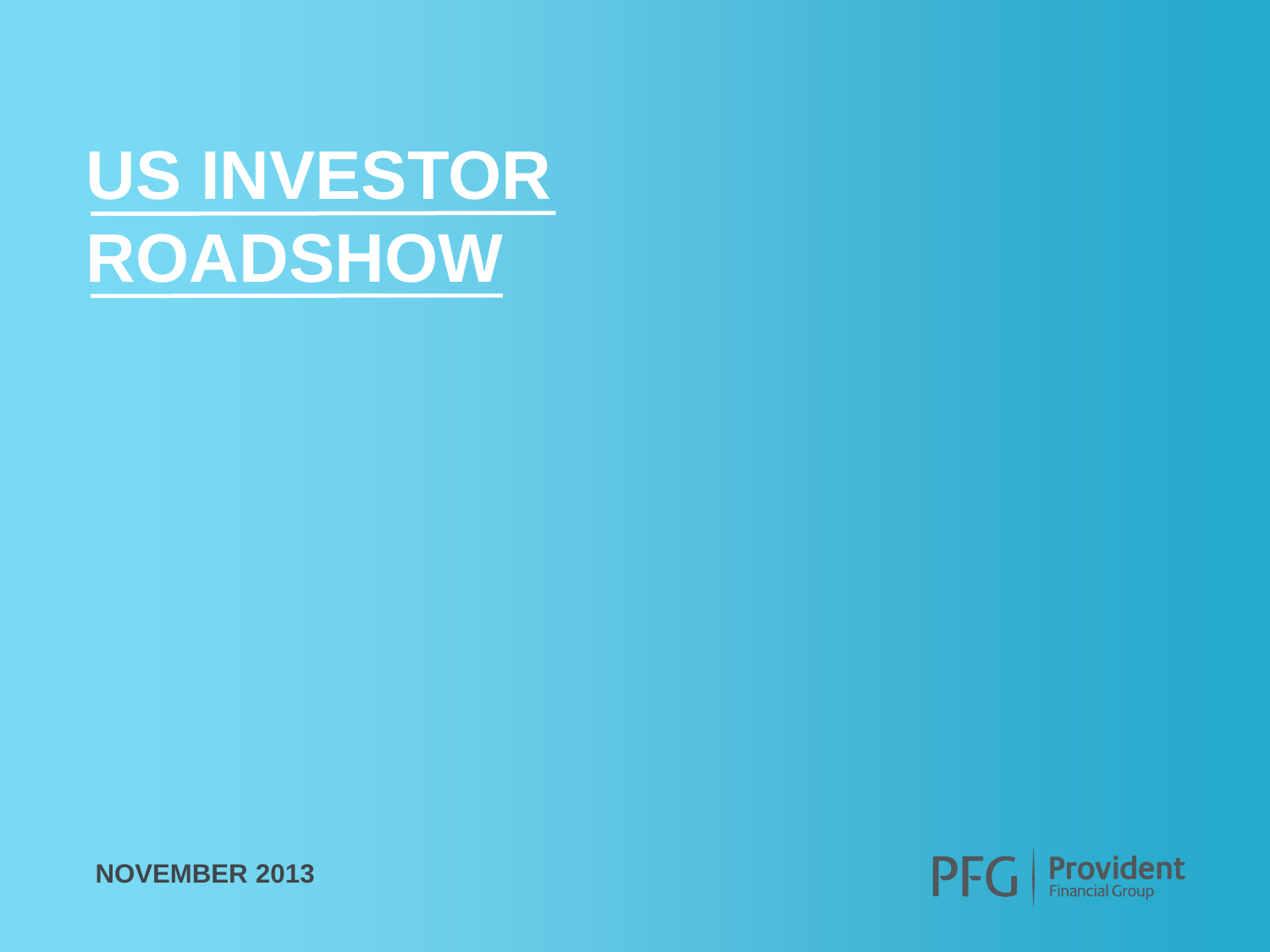#### **GROUP OVERVIEW**

- FTSE 250 plc with a market capitalisation of c.£2.3bn
- Leading non-standard lender providing access to credit for those who might otherwise be financially excluded
- Operates through two divisions:
	- Consumer Credit Division (CCD) provides small-sum, short term loans through its established homecollected credit business and is expanding its customer and product proposition into adjacent online market
	- Vanquis Bank is FSA regulated issuing Visa branded credit cards in the UK with relatively small credit limits and is expanding its operations into Poland
- 2.7m customers with receivables of £1.5bn at June 2013
- Profitable growth through the cycle:
	- Profit before tax of £181.1m (+11.7%) for 2012
	- $-$  First half profits in 2013 of £76.5m  $(+7.0\%)$
- High levels of customer satisfaction (CCD =  $92\%$ , Vanguis Bank =  $89\%$ )
- Received maximum rating score of 100 and ranked joint first globally amongst financial services companies in the FTSE4Good Index Series for two consecutive years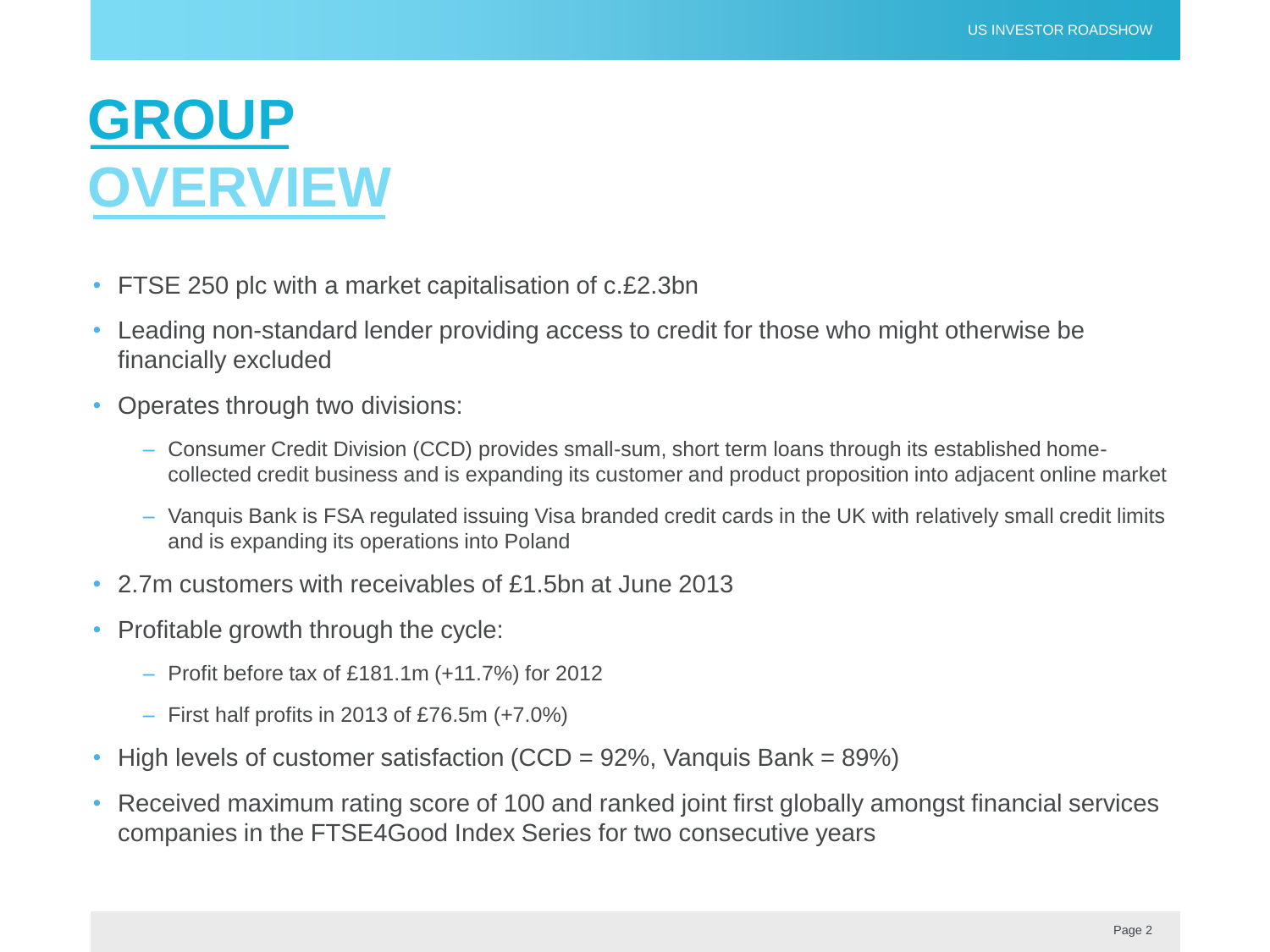#### **GROUP STRATEGY**

- 1. We focus on small-sum unsecured credit
	- High margins and therefore a high return on equity (ROE) is available to companies with a sustainable business model
- 2. Our risks are well spread
	- We lend small amounts to 2.7m customers who do not have much indebtedness elsewhere
- 3. We make our returns from a modest balance sheet  $(E1.5$ bn receivables)
	- We have short duration assets funded by longer duration liabilities with low gearing
	- We have not had the funding strain or capital strain that has affected other lenders through the crisis
- 4. We are very close to our customers
	- We see every customer every week in home-collected credit and have much higher levels of contact than mainstream issuers in Vanquis Bank (e.g. welcome call)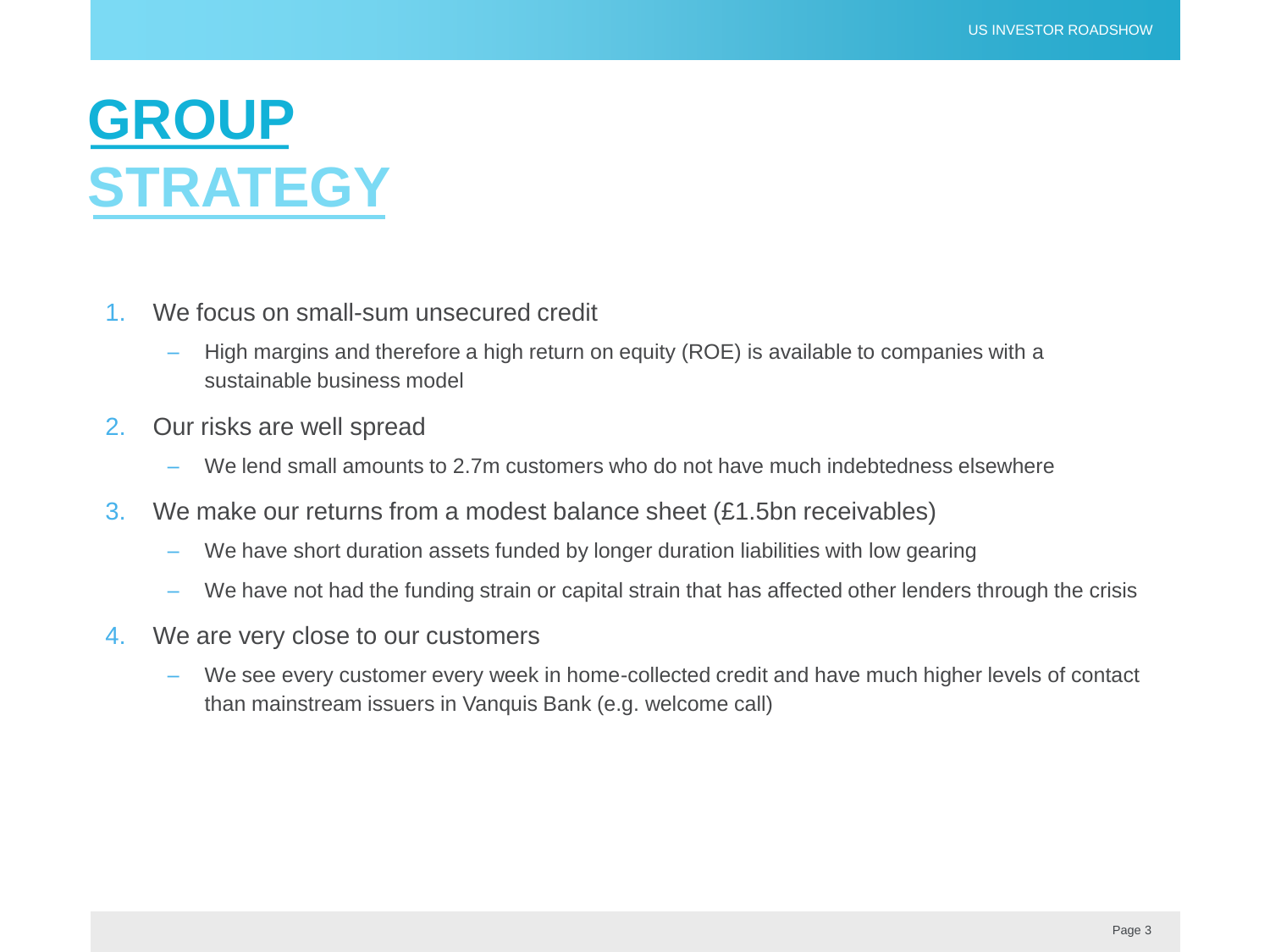#### **GROUP UK NON-STANDARD MARKET**

- UK non-standard market comprises c.10 million and is growing due to increase in temporary, part time and casual labour and retrenchment of prime lenders
- Home-collected credit market comprises c.3 million:
	- Customers at the bottom end of the servable market
	- Mature market never previously served by banks or prime lenders
	- Macro conditions, particularly inflation and underemployment are the main impacts on performance
- Vanquis Bank's target market is the top half of the c.7 million direct repayment market:
	- Benefitting from withdrawal of mainstream lenders
	- Benign competitive environment and stable economic conditions, particularly unemployment, has led to strong growth and returns
- Opportunity for expansion into the segment between Vanquis Bank and home credit though short-term online loans

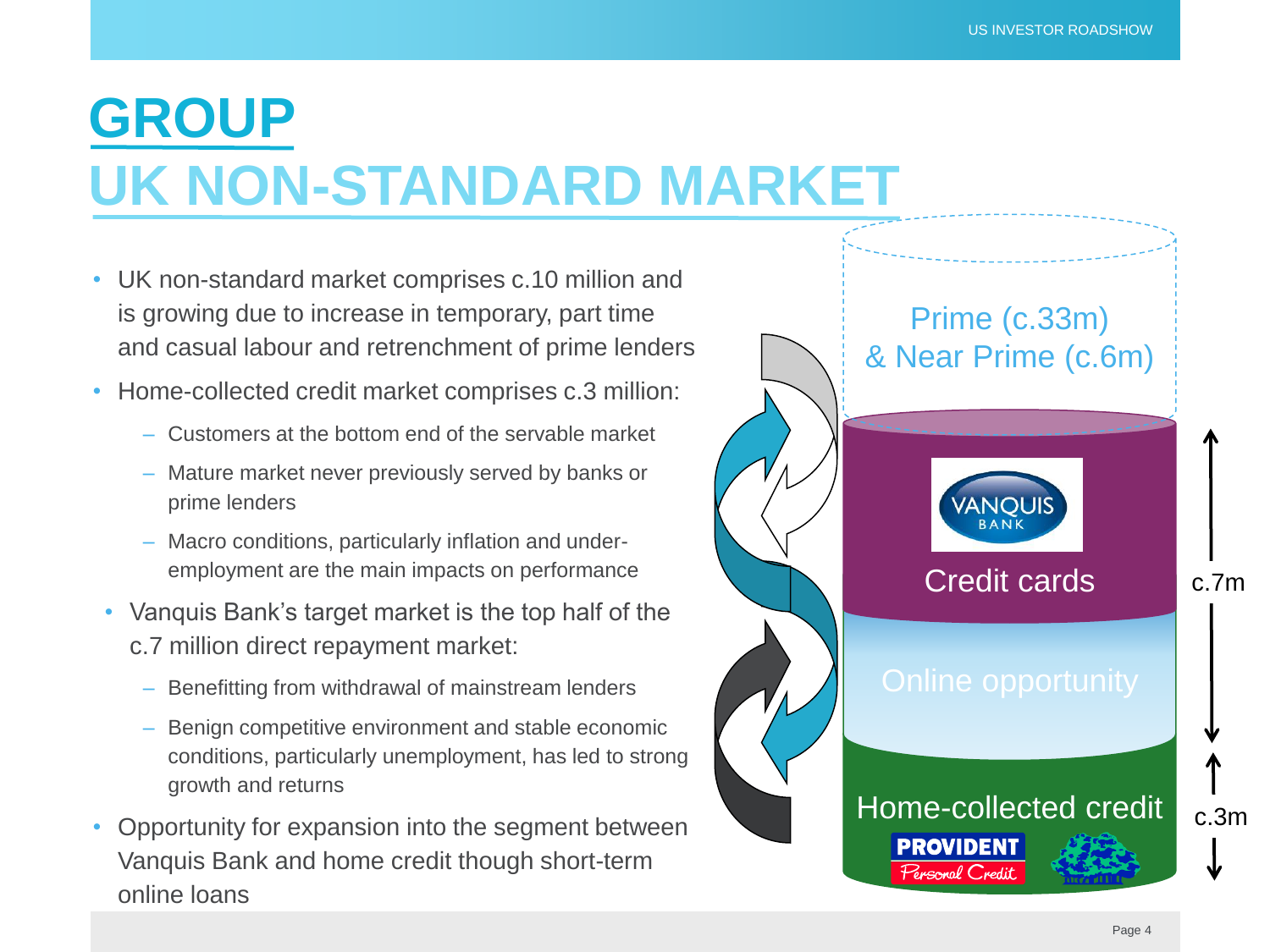#### **GROUP KPI<sup>S</sup>**



**Total shareholder return**





**Dividends per share**



**2009 2010 2011 2012**

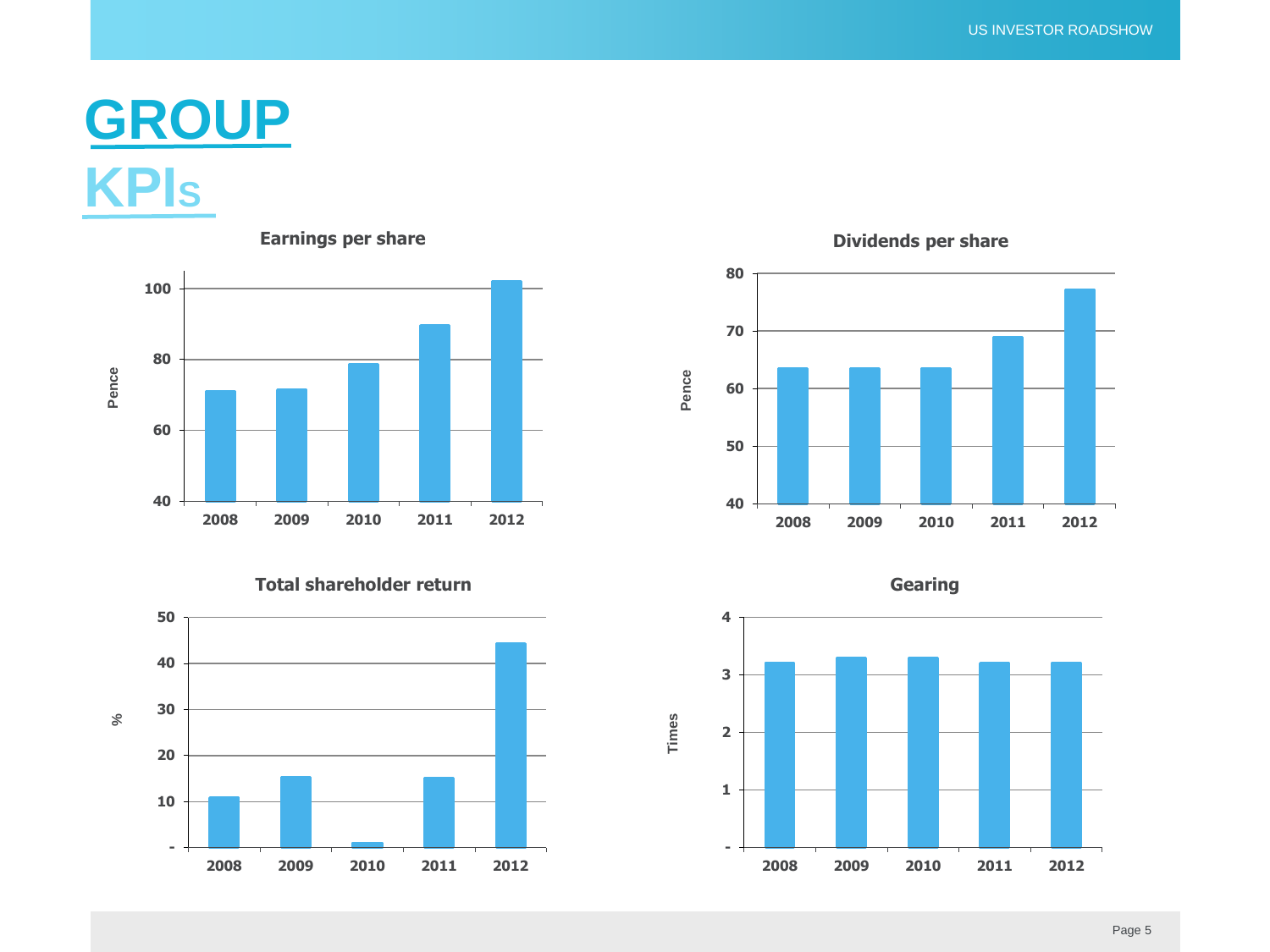#### **GROUP PROFIT BEFORE TAX**

| <b>Six months ended 30 June</b>         | 2013   | 2012<br>(restated <sup>2</sup> ) | <b>Change</b> |
|-----------------------------------------|--------|----------------------------------|---------------|
|                                         | £m     | £m                               | $\frac{9}{6}$ |
| <b>CCD</b>                              | 36.1   | 49.3                             | (26.8)        |
|                                         |        |                                  |               |
| Vanquis Bank:                           |        |                                  |               |
| $- UK$                                  | 50.2   | 29.4                             | 70.7          |
| - Poland                                | (3.6)  | (1.2)                            | (200.0)       |
| <b>Total Vanquis Bank</b>               | 46.6   | 28.2                             | 65.2          |
|                                         |        |                                  |               |
| Central:                                |        |                                  |               |
| - costs                                 | (6.3)  | (5.8)                            | (8.6)         |
| - interest receivable/(payable)         | 0.1    | (0.2)                            | 150.0         |
| <b>Total central</b>                    | (6.2)  | (6.0)                            | (3.3)         |
|                                         |        |                                  |               |
| Profit before tax and exceptional items | 76.5   | 71.5                             | 7.0           |
|                                         |        |                                  |               |
| Tax rate                                | 23.25% | 24.50%                           |               |
| Adjusted earnings per share (pence)     | 43.5   | 40.3                             | 7.9           |
| Interim dividend per share (pence)      | 31.0   | 28.8                             | 7.6           |

*<sup>1</sup> 2013 first half profit before tax stated before an exceptional restructuring cost of £4.5m in respect of CCD* 

*<sup>2</sup> 2012 first half profit before tax restated by £1.4m from £72.9m to £71.5m following the adoption of the revised IAS 19 'Employee Benefits' from 1 January 2013*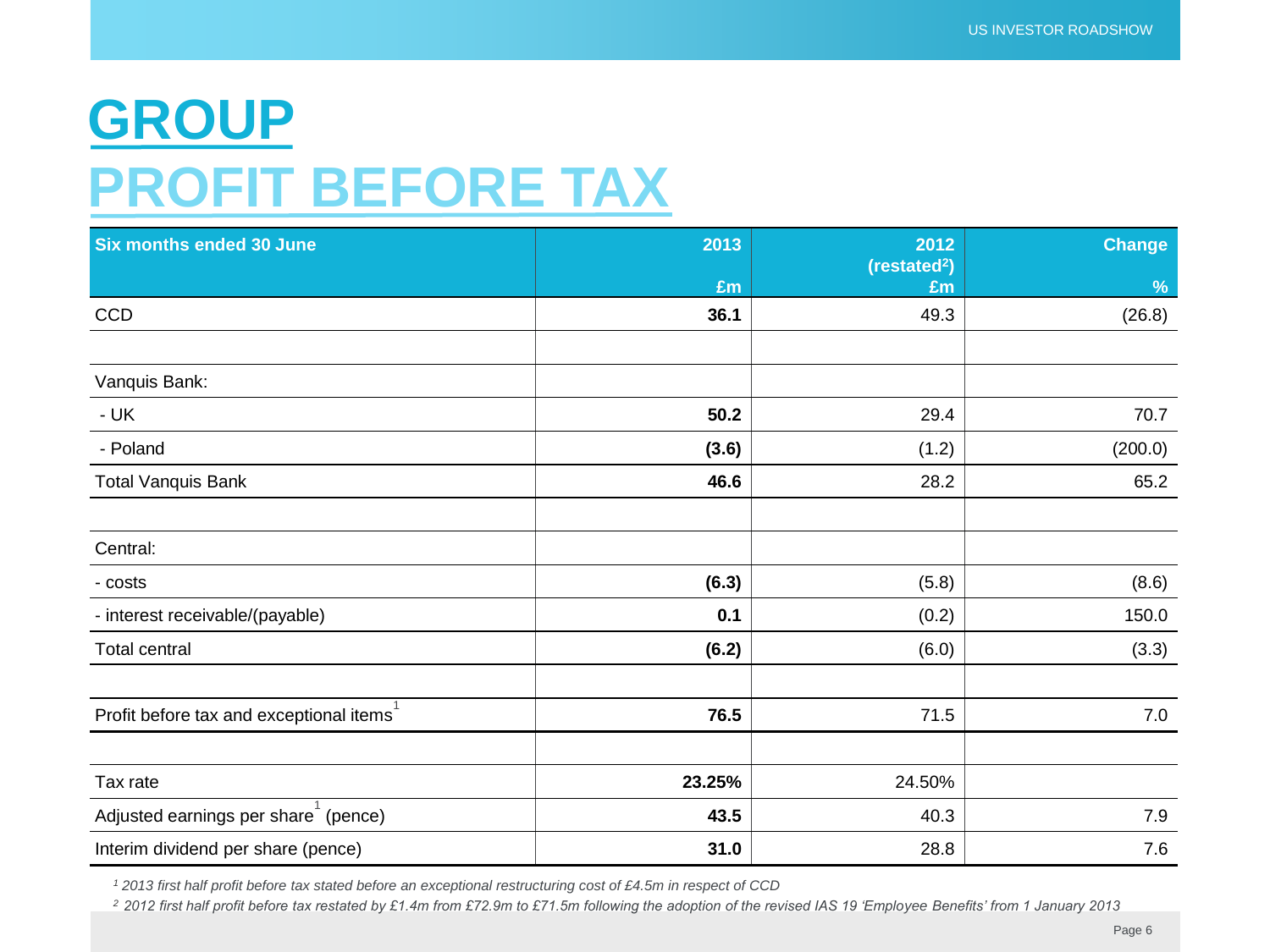## **CCD PROVIDING A VALUED COMMUNITY SERVICE**

- Community based model home-collected credit business conducted face-to-face by agents who typically live in the communities they serve
- Provides access to credit for those who might otherwise be financially excluded
- Endorsement from key regulatory bodies
- 92% of customers are satisfied or very satisfied with Provident's home credit service
- Member of the Dow Jones Sustainability World Index, the Dow Jones STOXX Sustainability Index and the FTSE4Good Index
- Received maximum rating score of 100 and ranked joint first globally amongst financial services companies in the FTSE4Good Index Series for two consecutive years

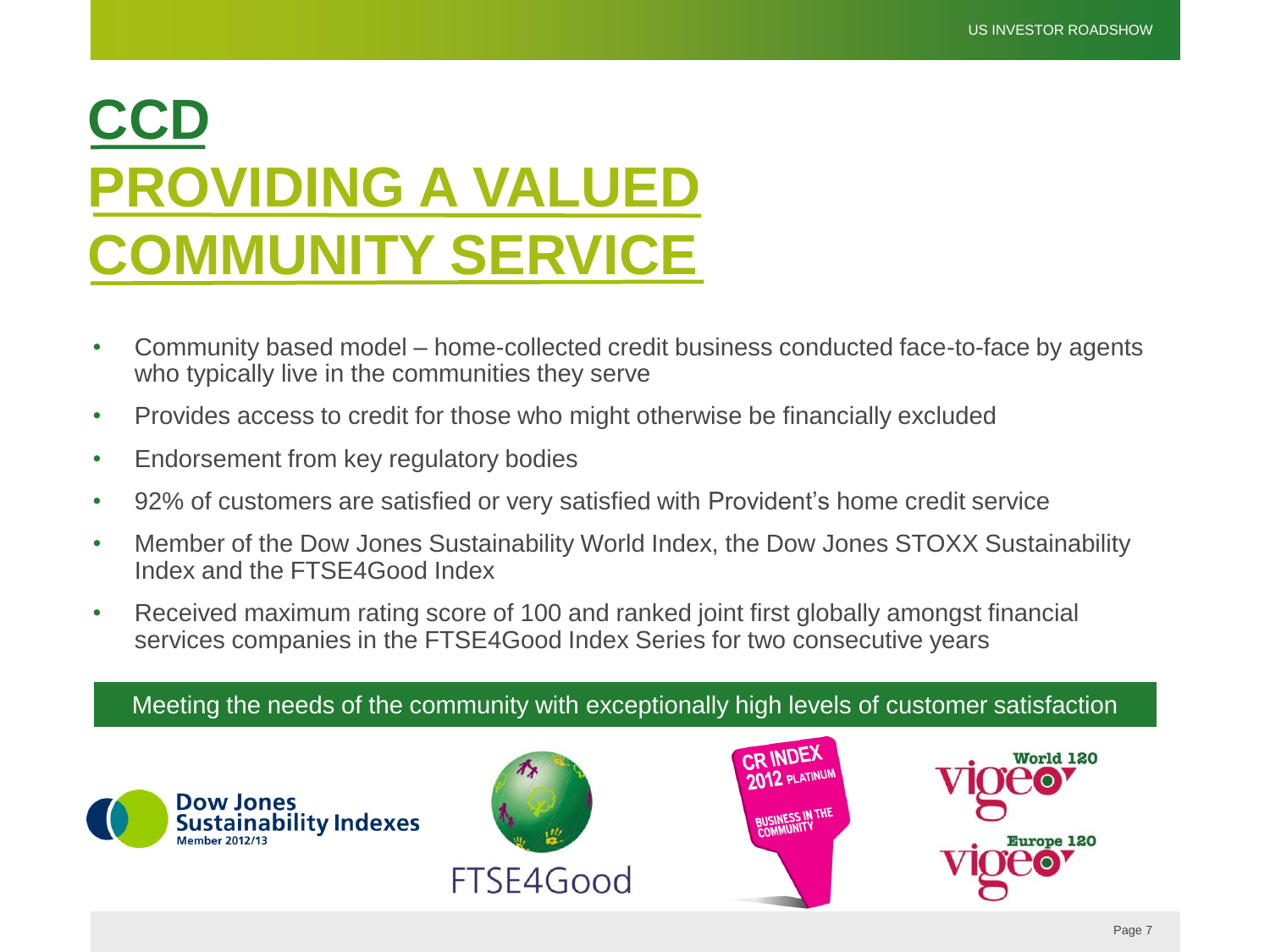## **CCD BUSINESS DYNAMICS**

| Simple, transparent<br>financial products | Small (typically £500), short-term (typically 1 year) and affordable (typically<br>$\bullet$<br>£17 per week) unsecured loans                                                                                                                                                                                                          |
|-------------------------------------------|----------------------------------------------------------------------------------------------------------------------------------------------------------------------------------------------------------------------------------------------------------------------------------------------------------------------------------------|
|                                           | Fixed weekly repayments that do not change, even if payments are<br>missed. No hidden charges, arrangement fees or penalties                                                                                                                                                                                                           |
|                                           | Products are priced appropriately to reflect in particular the size of the<br>$\bullet$<br>loans, the method of collection and the risk of default                                                                                                                                                                                     |
| <b>Strong customer</b><br>relationships   | • Weekly face-to-face visits between agent and customer build strong and<br>trusted relationships, which drives robust underwriting, customer<br>satisfaction and collections performance                                                                                                                                              |
| <b>Market-leading</b><br>position         | • c.60% market share allows our 9,500 agents to have enormous knowledge<br>of the local environment, but also with a national support and credit<br>systems framework                                                                                                                                                                  |
| <b>Operational</b><br><b>structure</b>    | Hierarchical field structure provides a robust framework to control and<br>$\bullet$<br>manage the network of agents with weekly review meetings<br>Important to ensure sufficient operational resource to manage collections,<br>through the cycle, for lending made<br>Extremely responsive to changes in local economic environment |
| <b>Strong control</b><br>environment      | Agent commission almost entirely based on collections and not lending<br>$\bullet$<br>Managed and operated as a cash-based business<br>$\bullet$<br>Extensive independent audit checks on agents and field network<br>$\bullet$                                                                                                        |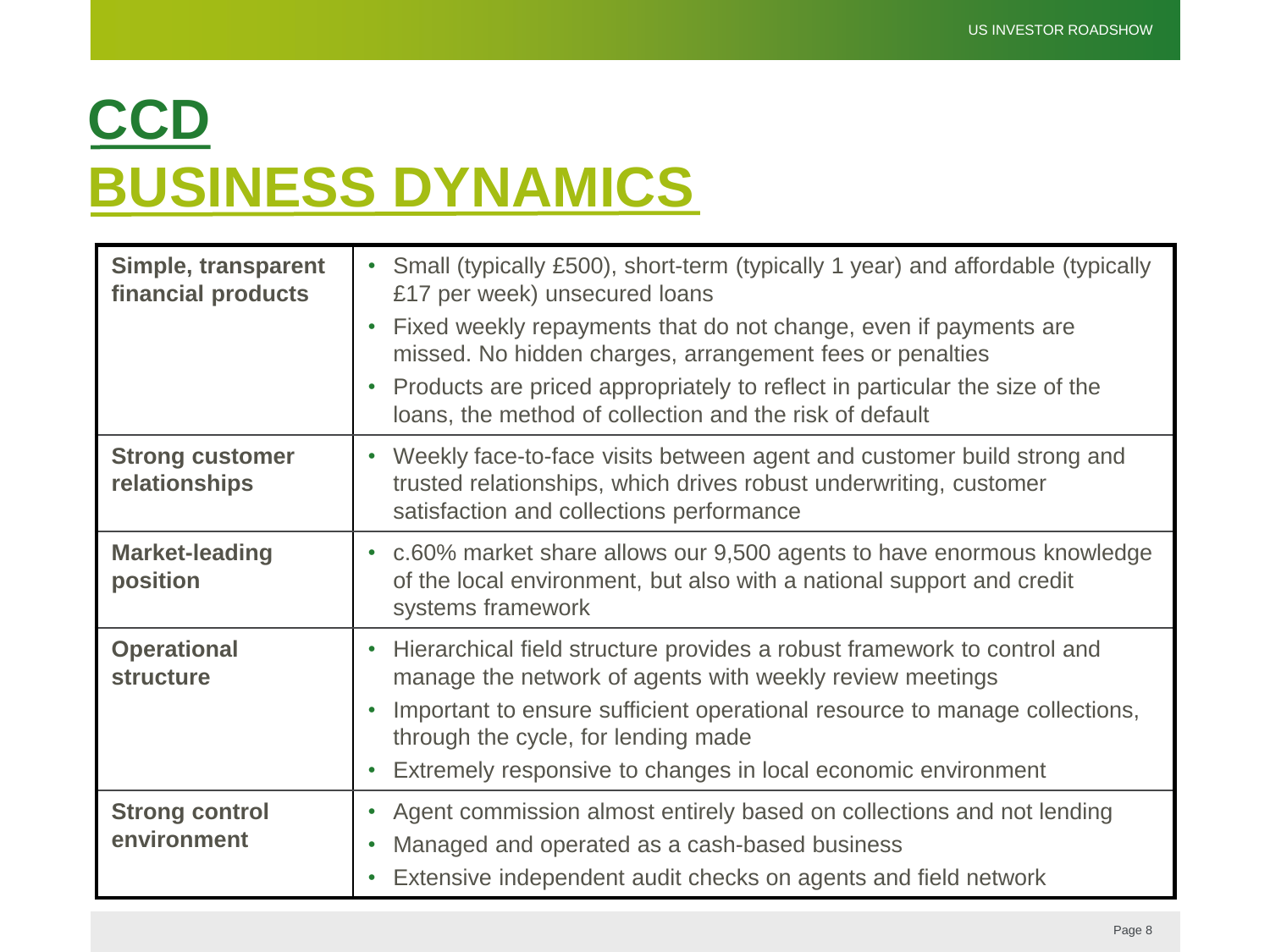### **CCD MARKET CONDITIONS AND BUSINESS POSITIONING**

- Competitive landscape in home-collected credit unchanged
- Household disposable incomes under persistent pressure from increases in dayto-day living costs
- Customer confidence at lowest level for many years
- Particularly weak demand from better quality customers eligible for higher value, longer duration loans
- Trading conditions unlikely to improve significantly in near term

#### **MARKET CONDITIONS BUSINESS POSITIONING**

- Tight credit standards have remained in place with weak demand main driver of arrears slippage
- Restructuring completed to downsize field management by 10% whilst not compromising on spans of control
- Gross cost savings of £10m secured for second half of 2013, rising to £18m in 2014
- Expenditure on important business development initiatives (online loans) protected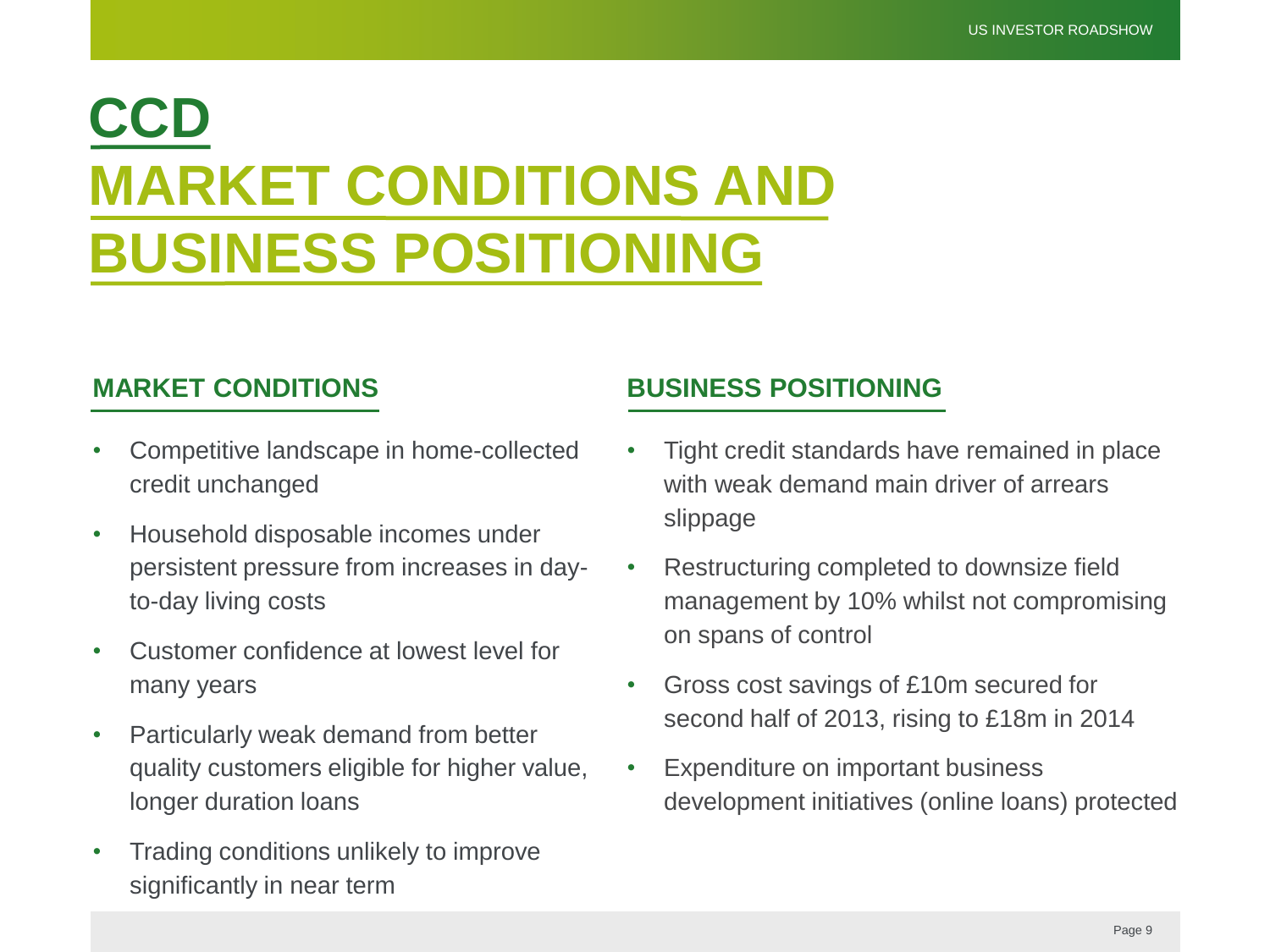## **CCD INCOME STATEMENT**

| <b>Six months ended 30 June</b>              | 2013    | 2012<br>(resated <sup>3</sup> ) | Change |
|----------------------------------------------|---------|---------------------------------|--------|
|                                              | £m      | £m                              | $\%$   |
| Customer numbers ('000)                      | 1,668   | 1,771                           | (5.8)  |
| Period-end receivables                       | 739.6   | 787.8                           | (6.1)  |
| Average receivables                          | 755.2   | 783.5                           | (3.6)  |
|                                              |         |                                 |        |
| Revenue                                      | 365.6   | 351.8                           | 3.9    |
| Impairment                                   | (167.0) | (135.4)                         | (23.3) |
| Revenue less impairment                      | 198.6   | 216.4                           | (8.2)  |
| Annualised revenue yield <sup>1</sup>        | 92.4%   | 89.2%                           |        |
| Annualised impairment % revenue <sup>2</sup> | 36.8%   | 32.8%                           |        |
| Costs                                        | (141.5) | (144.4)                         | 2.0    |
| Interest                                     | (21.0)  | (22.7)                          | 7.5    |
| Profit before tax                            | 36.1    | 49.3                            | (26.8) |

*<sup>1</sup> Revenue as a percentage of average receivables for the 12 months ended 30 June*

*2 Impairment as a percentage of revenue for the 12 months ended 30 June*

*<sup>3</sup> 2012 first half profit before tax restated by £1.1m from £50.4m to £49.3m following the adoption of the revised IAS 19 'Employee Benefits' from 1 January 2013*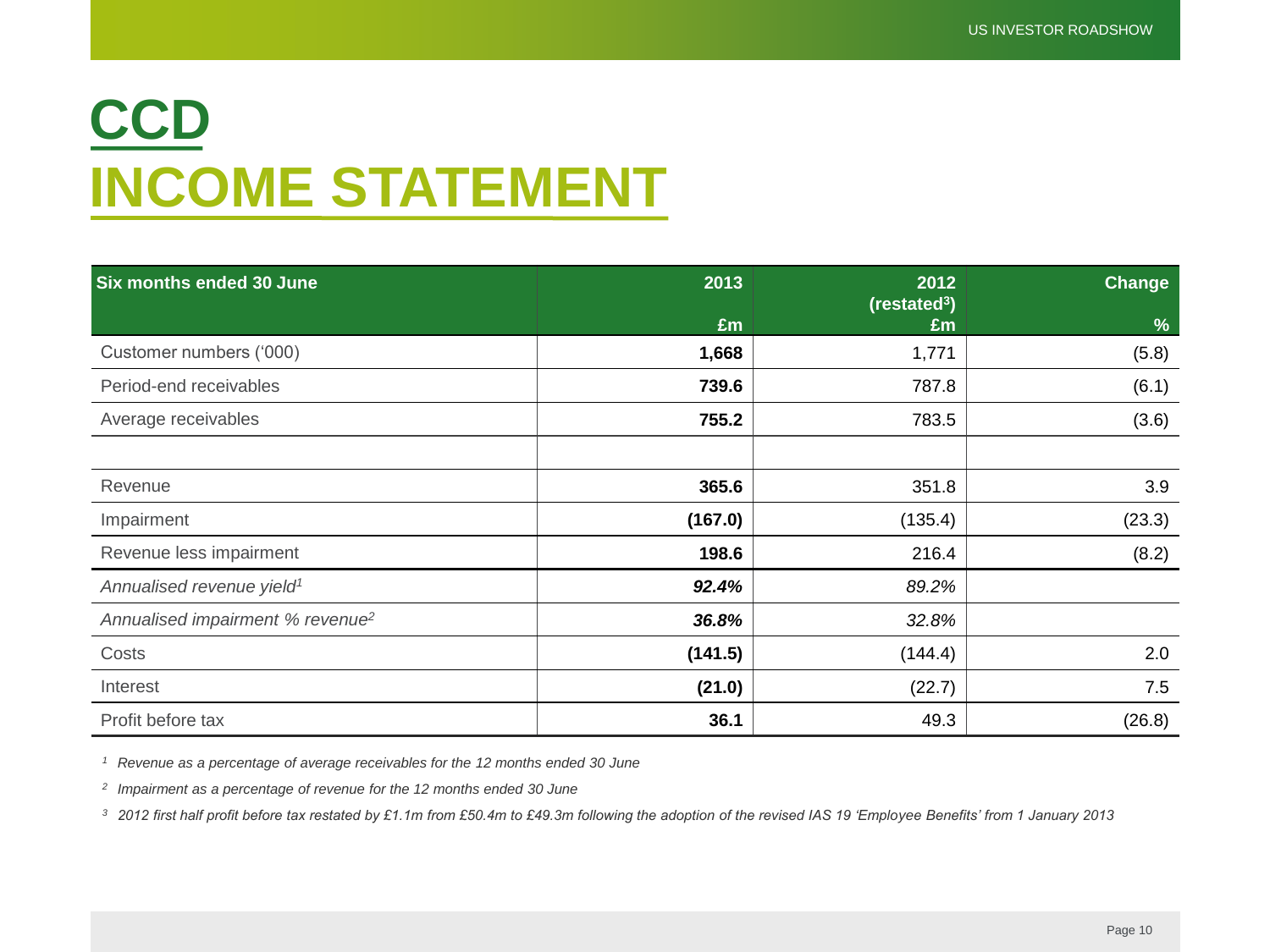#### **CCD BUSINESS DEVELOPMENT**

- Management team, now led by Mark Stevens, has experience and skills to deliver medium term repositioning of business
- Focus on returns within the traditional home-collected credit business:
	- Driving greater operational effectiveness, cost efficiency and compliance agenda:
		- o Process standardisation
		- o Significant cost and efficiency gains
		- o Greater evidence of compliance under FCA regime
		- o Underpinned by smart phone/tablet application
	- Continuing to modernise proposition:
		- o Online, self-service customer portal
		- o Prepaid reloadable MasterCard '24/7' card
		- o Electronic collections
- Accessing growth through broadening customer and product proposition in space between home credit and Vanquis Bank:
	- Capturing a greater share of non-standard market
	- Online loans (Satsuma)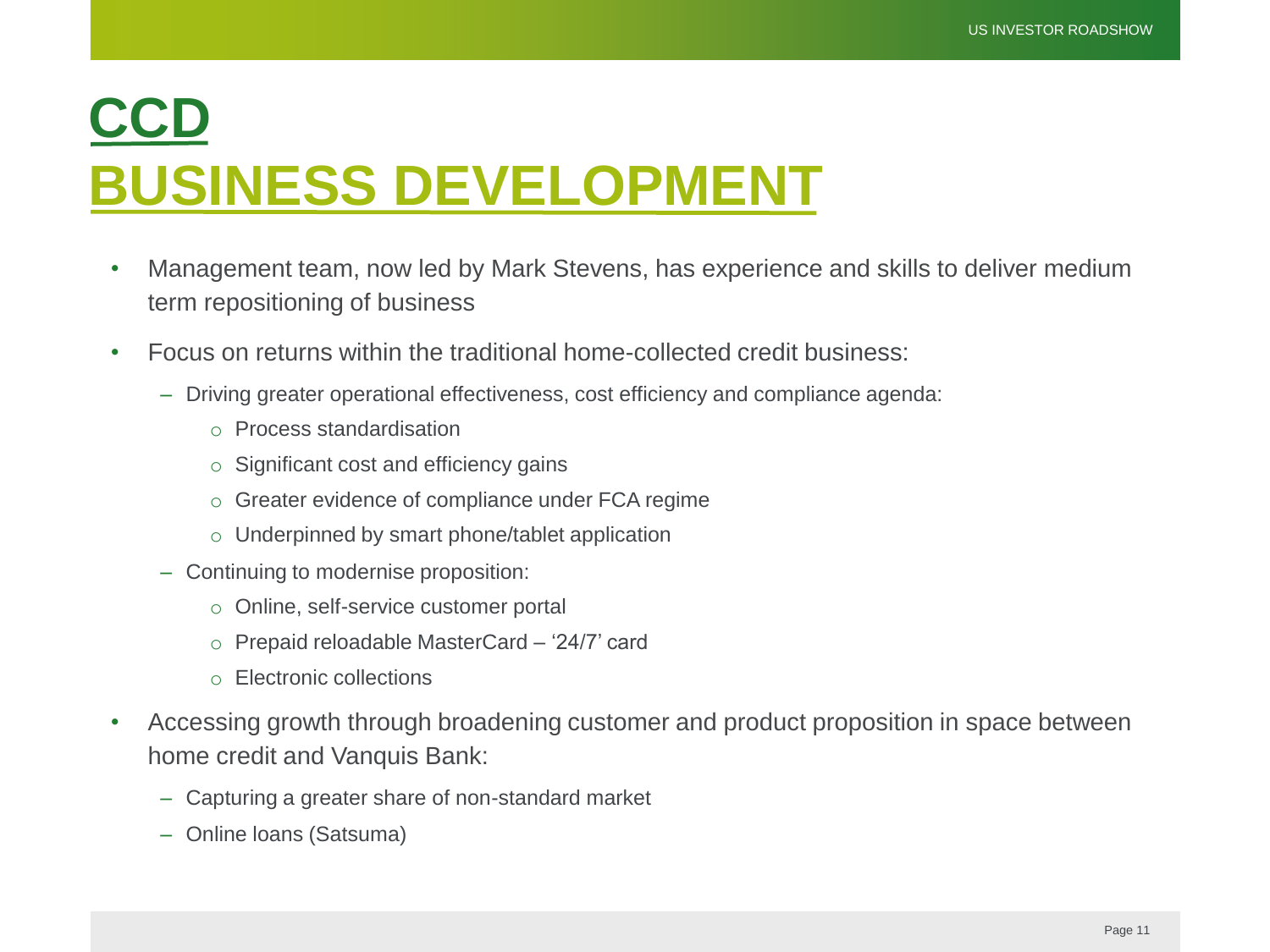### **VANQUIS BANK REVOLVING, VISA-BRANDED CREDIT CARD**

#### **Background**

- Developed organically, rolled-out in 2005
- Holds a banking licence and regulated by the FSA
- Broke even in 2007 prior to strong profits growth through the economic downturn
- Over 1 million UK customers

#### **Business model**

- Small credit lines focussed upon customers with limited over indebtedness
- High levels of credit utilisation
- Typical APR 39.9%
- Yield on receivables book >50%
- High customer satisfaction of 89%

#### **Recent developments**

- Commenced retail deposit taking in July 2011
- Geographic expansion through a Polish pilot operation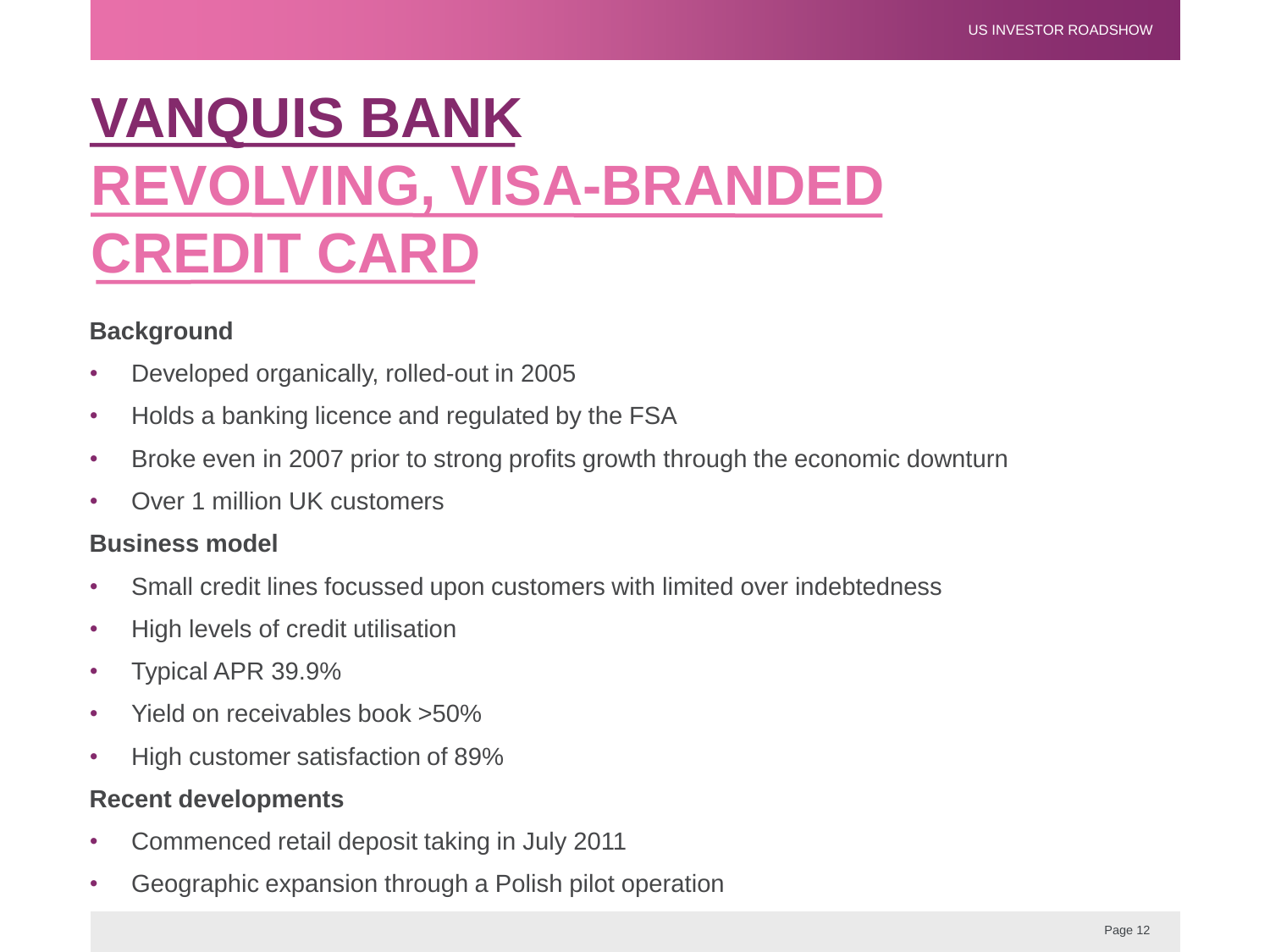#### **VANQUIS BANK BUSINESS DYNAMICS**

| 'Low and grow'<br>strategy                                                | Customers are introduced with a small credit limit (typically £250)<br>$\bullet$<br>Growth in balance, dependent upon performance, to average credit line of<br>$\bullet$<br>c.f.1,000                                                                                                                    |
|---------------------------------------------------------------------------|-----------------------------------------------------------------------------------------------------------------------------------------------------------------------------------------------------------------------------------------------------------------------------------------------------------|
| <b>Targeted customer</b><br>profile                                       | Typical customers are non-homeowners with an annual income of £20k to<br>$\bullet$<br>£30k with low levels of other indebtedness<br>Customer segment is well understood and the risk is priced accordingly<br>$\bullet$<br>(typical APR $39.9\%$ )                                                        |
| <b>Sophisticated</b><br>underwriting<br>techniques and<br>high-quality MI | Balanced scorecard with credit reference information for all applications<br>$\bullet$<br>Low and grow strategy means that behavioural scorecard is used for large<br>$\bullet$<br>portion of the exposure                                                                                                |
| <b>Conservative</b><br>approach to risk                                   | c.75%-80% decline rate reflects the desire to maintain quality and specific<br>$\bullet$<br>target market<br>Relatively low average balances (c.£750) and minimum monthly repayment<br>$\bullet$<br>(c.E40)<br>Proactive management of card utilisation (c.75%) and undrawn line<br>$\bullet$<br>exposure |
| <b>Competitive</b><br>position                                            | Mainstream competitors have exited the market and, therefore, customers<br>$\bullet$<br>typically have limited other sources of credit available                                                                                                                                                          |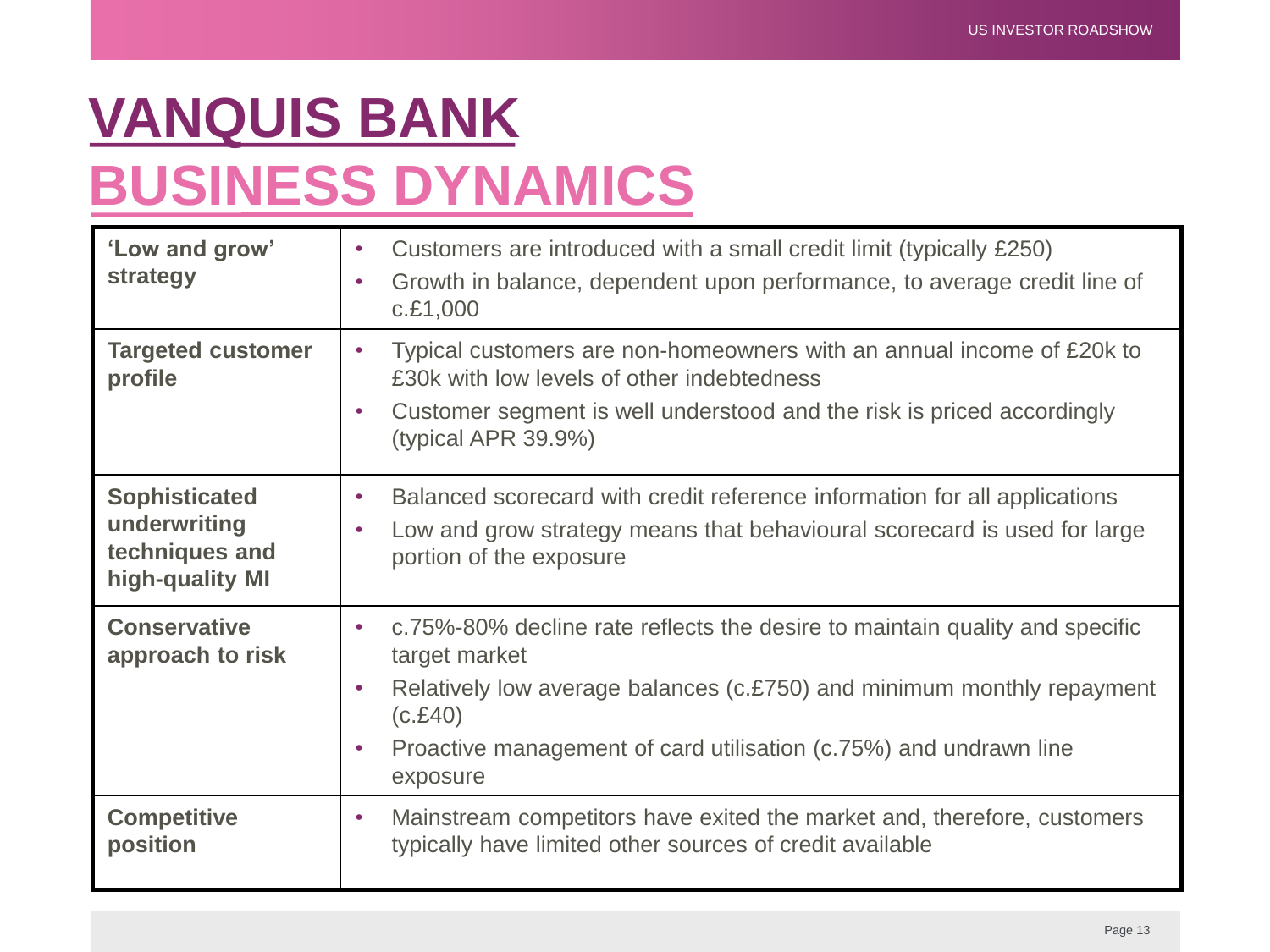### **VANQUIS BANK MARKET CONDITIONS AND BUSINESS POSITIONING**

- Vanquis Bank is most active participant in underserved non-standard credit card market
- Little change in competitive activity from adjacent non-standard card products
- Strong flow of applications from both direct mail and internet channels
- UK employment market remains stable

#### **MARKET CONDITIONS BUSINESS POSITIONING**

- No change to tight underwriting and credit line increase criteria, supporting stable, record low arrears
- Investment in customer acquisition programme maintained to deliver further strong growth
- Credit standards will remain unchanged to protect against any adverse change in UK employment market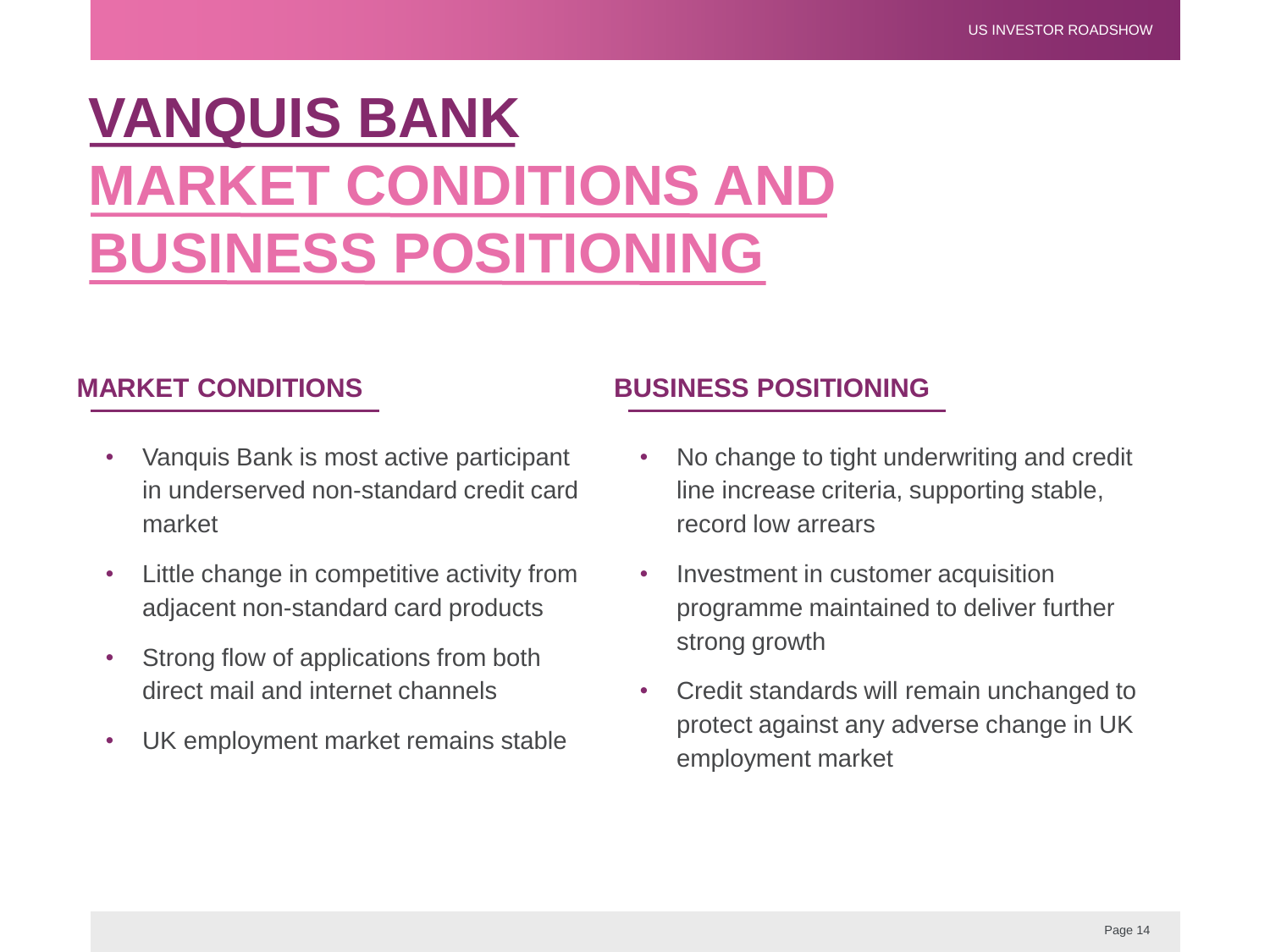### **VANQUIS BANK UK INCOME STATEMENT**

| Six months ended 30 June                     | 2013<br>£m | 2012<br>£m | <b>Change</b><br>$\frac{9}{6}$ |
|----------------------------------------------|------------|------------|--------------------------------|
| Customer numbers ('000)                      | 1,003      | 777        | 29.1                           |
| Period-end receivables                       | 723.6      | 525.1      | 37.8                           |
| Average receivables                          | 683.8      | 487.5      | 40.3                           |
|                                              |            |            |                                |
| Revenue                                      | 178.0      | 127.7      | 39.4                           |
| Impairment                                   | (64.6)     | (45.6)     | (41.7)                         |
| Revenue less impairment                      | 113.4      | 82.1       | 38.1                           |
| Annualised risk-adjusted margin <sup>1</sup> | 34.4%      | 34.9%      |                                |
| Costs                                        | (47.8)     | (40.5)     | (18.0)                         |
| Interest                                     | (15.4)     | (12.2)     | (26.2)                         |
| Profit before tax                            | 50.2       | 29.4       | 70.7                           |

*<sup>1</sup> Revenue less impairment as a percentage of average receivables for the 12 months ended 30 June*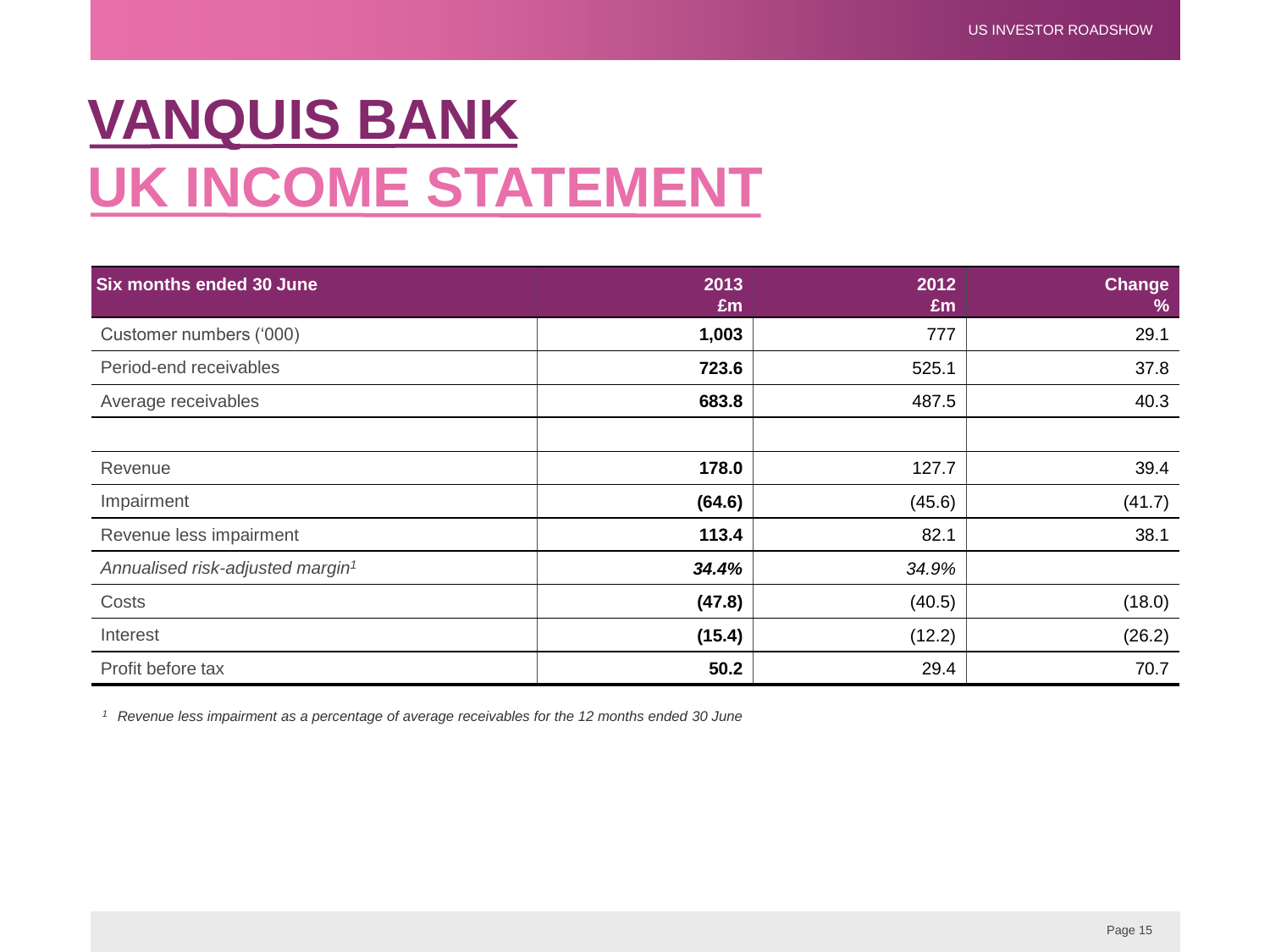#### **VANQUIS BANK G GROWTH BUSINESS**



**UK customers**





**UK receivables**



**UK profit before tax**

**2007 2008 2009 2010 2011 2012**

\* Revenue less impairment as a percentage of average receivables for the year ended 31 December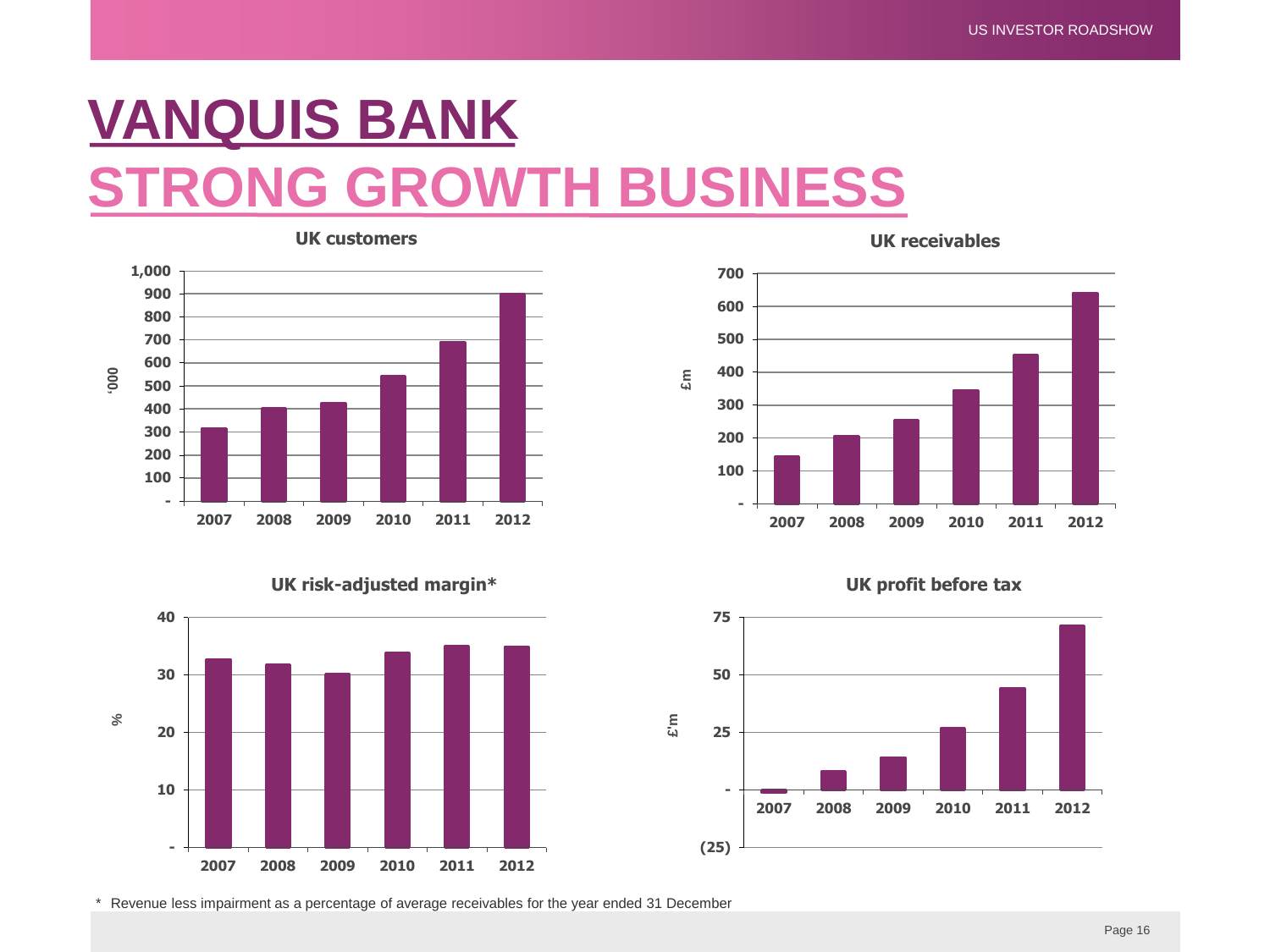### **VANQUIS BANK UK MEDIUM-TERM POTENTIAL**

- Growth in Vanquis Bank over last two years has exceeded plan
- Greater penetration of target market due to enhanced marketing
- Demand for non-standard credit cards expected to remain strong
- Revised assessment of medium-term potential:
	- Serving between 1.3m and 1.5m customers
	- Up from previous assessment of between 1.0m and 1.2m
	- No change to assessment of average balance of between £800 and £1,000
- Medium-term rate of growth will be dictated by:
	- Economic conditions
	- Emergence of competition
	- Continued strict financial objective of maintaining a post-tax ROE of 30%
- Vanquis Bank also continues to explore product extension in the UK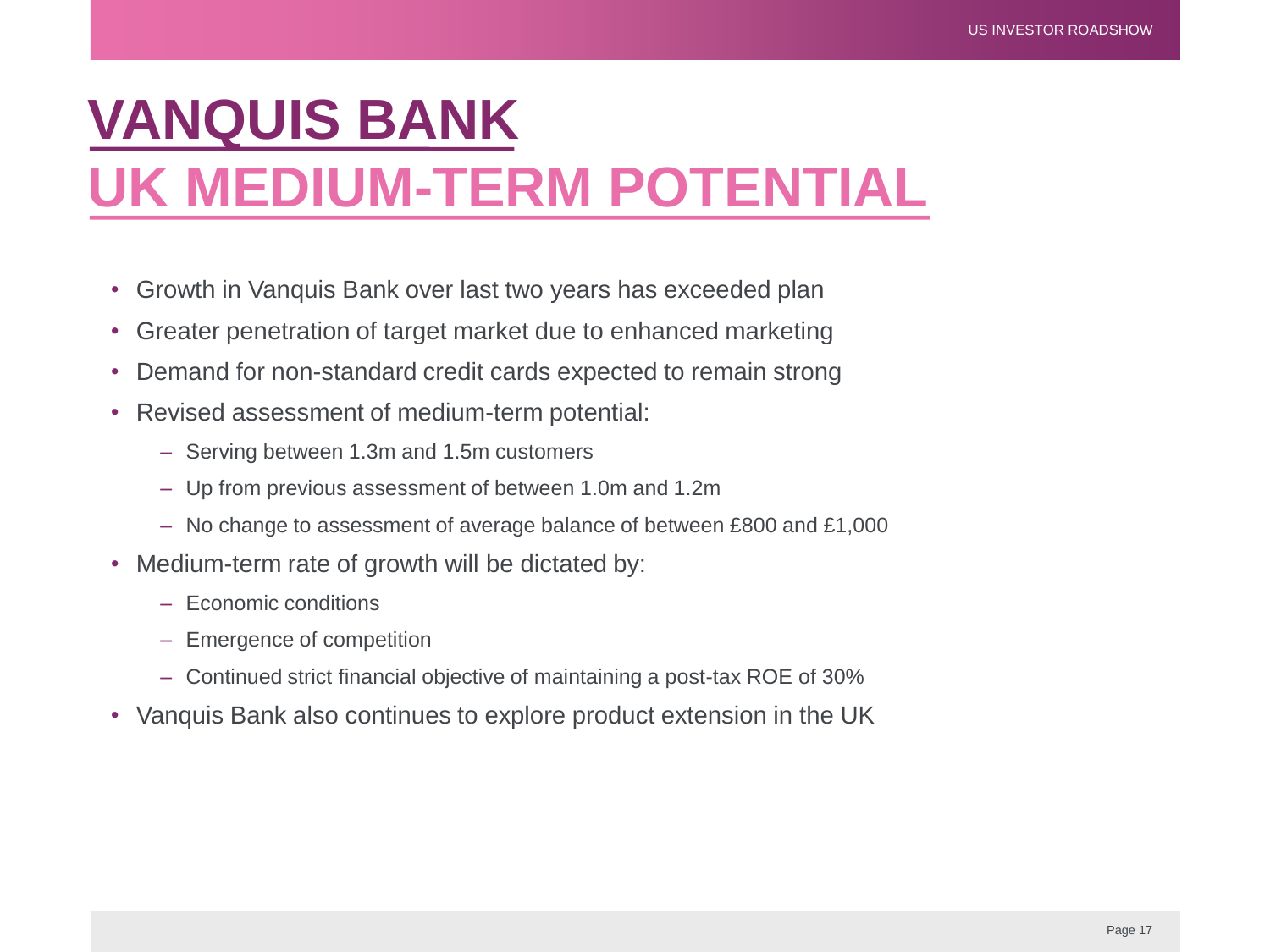### **VANQUIS BANK POLAND**

- Objective of pilot is to develop a customer proposition and business model capable of growing a sizeable business delivering group's target returns
- Pilot needs to demonstrate that key elements of UK business model can be adapted to address Polish target audience:
	- 1. Sufficient demand for product and it can be distributed at an acceptable cost
	- 2. Business can generate an adequate revenue yield
	- 3. Credit losses can be effectively managed both in underwriting new customers and granting credit through CLI programme
- Pilot has demonstrated that demand is strong and customers can be reached through internet and broker channels at an acceptable cost
- Remaining focus is on refining credit tools:
	- First generation internal scorecards address around one third of target audience
	- Further development through second half to address wider target audience
- Progress to date provides foundation for developing a Polish credit card business
- Full business case based on a firm assessment of addressable audience to be developed in second half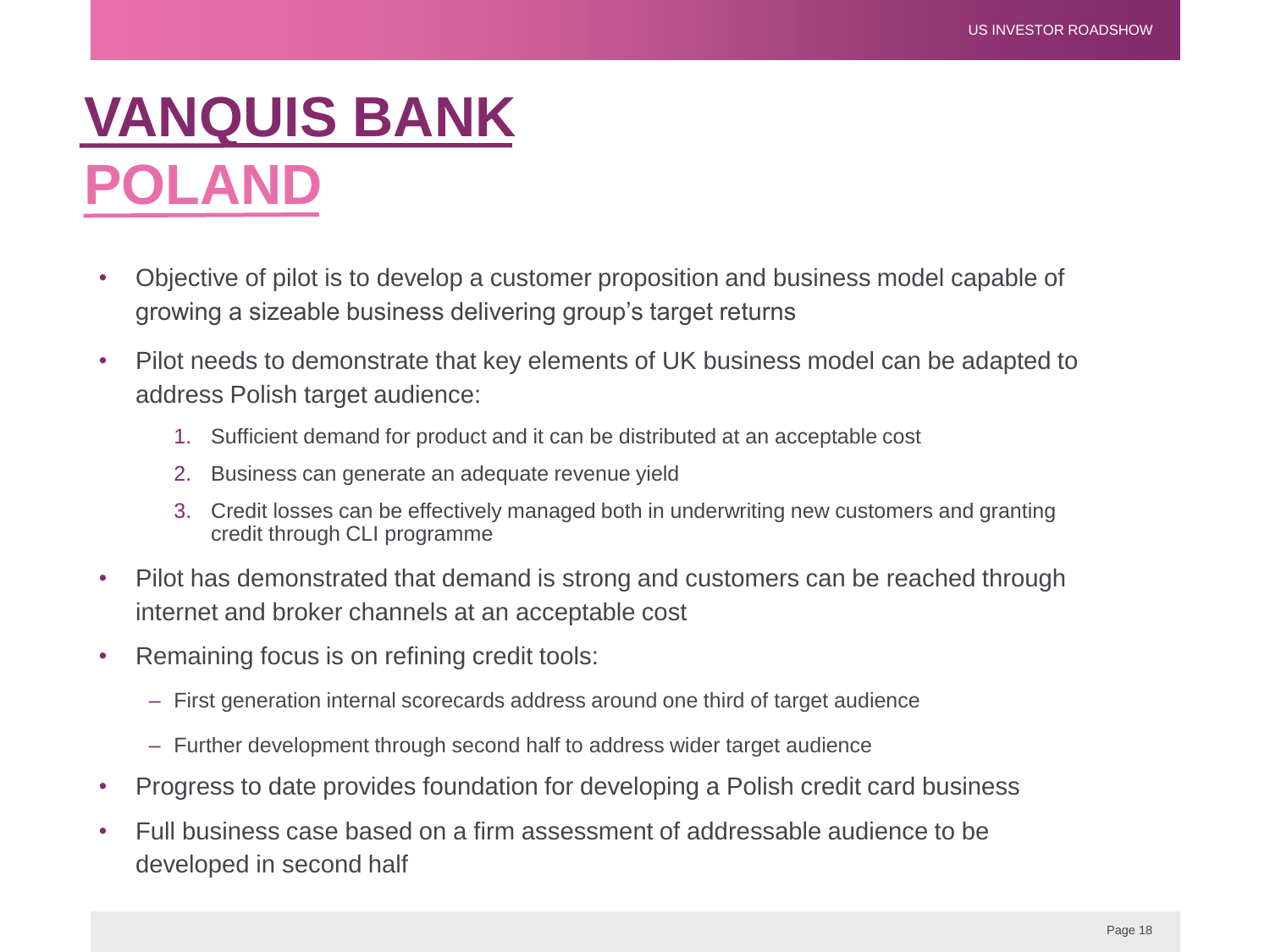#### **GROUP DIVERSIFIED FUNDING BASE**

| At 30 June                                             | 2013<br>Em |
|--------------------------------------------------------|------------|
| <b>Banks</b>                                           | 383        |
| <b>Bonds and private placements:</b>                   |            |
| Senior public bond                                     | 250        |
| M&G term loan                                          | 100        |
| Other sterling/euro medium term notes                  | 41         |
| Retail bonds                                           | 260        |
| US private placements/residual subordinated loan notes | 44         |
| <b>Total bonds and private placements</b>              | 695        |
| <b>Vanquis Bank retail deposits</b>                    | 439        |
|                                                        |            |
| <b>Total committed facilities</b>                      | 1,517      |
| Headroom on committed borrowing facilities             | 346        |
| Additional retail deposits capacity*                   | 168        |
| <b>Funding capacity</b>                                | 514        |

*\* Based on the lower of: (i) 90% of Vanquis Bank's UK receivables of £723.6m at 30 June 2013 less retail deposits of £438.6m after setting aside necessary liquid assets buffer; and (ii) the Vanquis Bank intercompany loan from Provident Financial plc of £167.9m at 30 June 2013*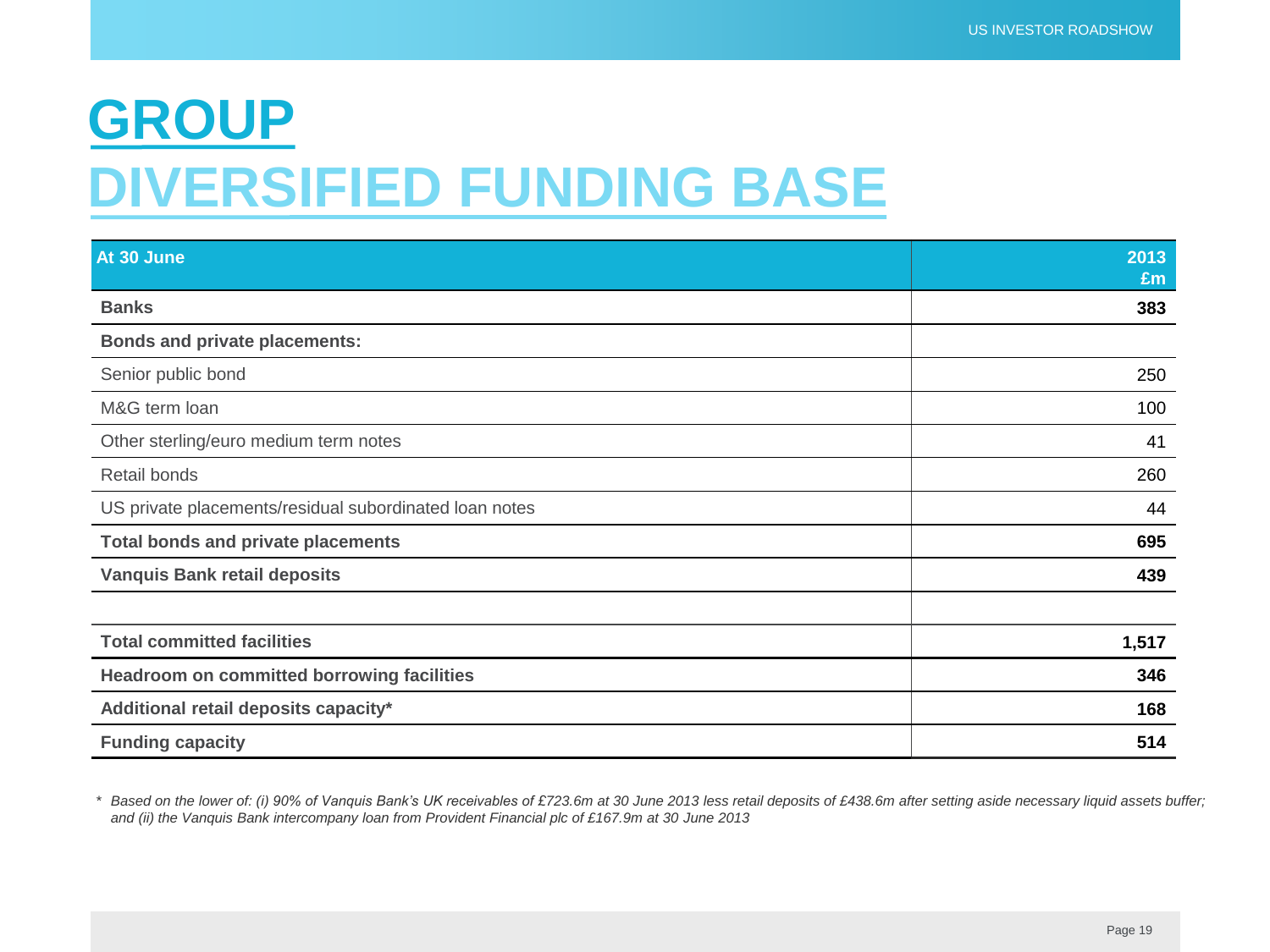### **GROUP ALIGNMENT OF DIVIDEND POLICY, GEARING AND GROWTH**

#### **High ROE businesses**

**Dividend policy** Cover  $\geq 1.25x$ 

**Gearing** ≤ 3.5x versus covenant of 5.0x

**Growth** Supports c.£160m receivables growth p.a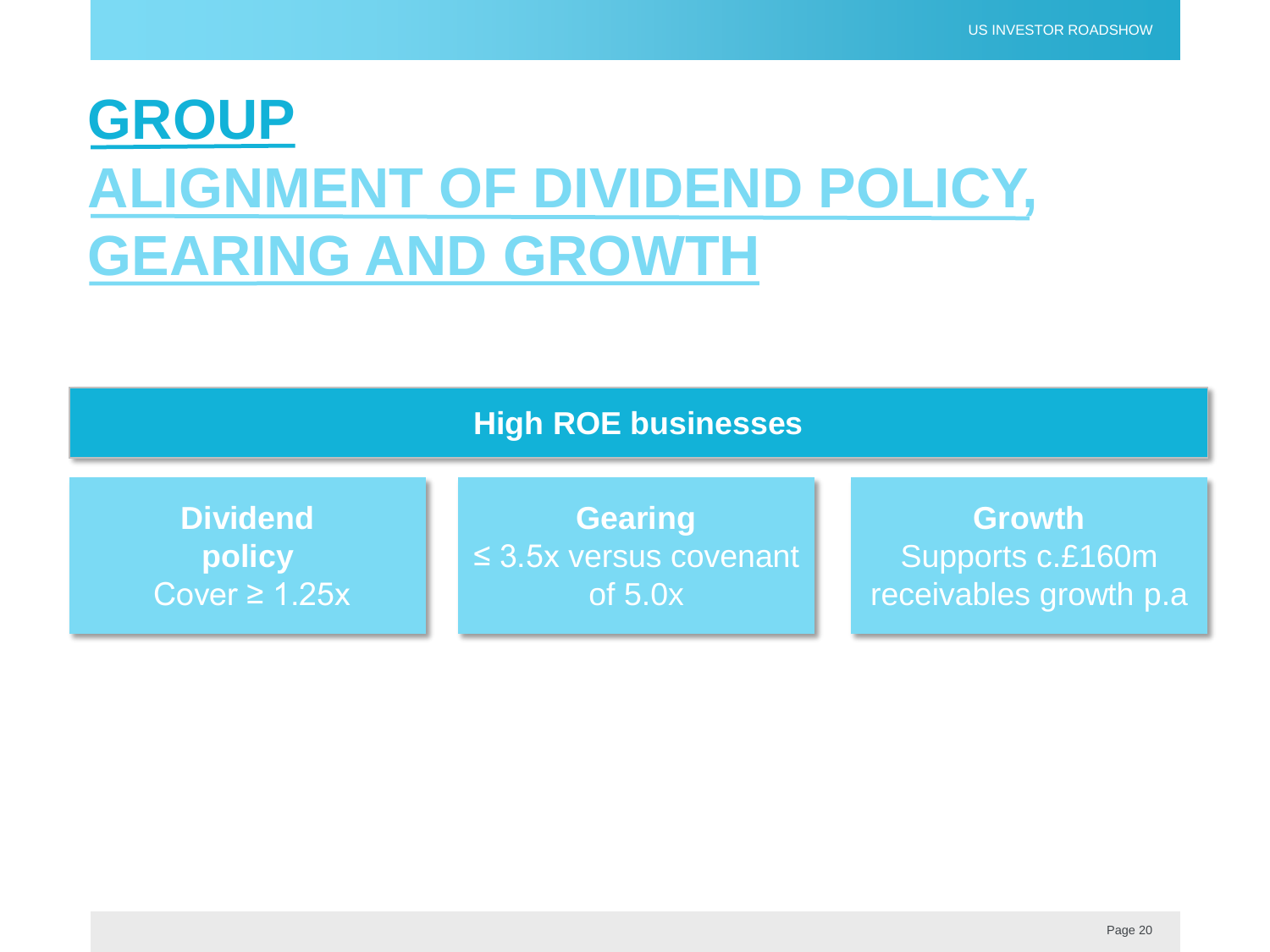#### **GROUP Q3 IMS**

- Group has overall performed in line with its internal plan in first nine months of the year
- Vanquis Bank has continued to trade ahead of its internal plan:
	- Delivered strong growth and robust margins, supported by stable record low delinquency
	- Pilot credit card operation in Poland continues to support the potential for developing a business capable of delivering the group's target returns:
		- $\circ$  Further sound progress made in refining the credit tools relevant to target customer segments
		- o Firm business plan for Poland to be established during first quarter of 2014
- CCD has seen no change to weak pattern of demand reported in first half of the year:
	- Whilst trading result for third quarter was behind last year, benefit of cost savings implemented in July and some improvement in collections performance narrowed shortfall in the quarter
	- Strategic plans to reposition the business over the next 18 months are well advanced:
		- o Focus on driving returns in core home-collected credit business
		- o Investing in broadening customer and product proposition through roll-out of online direct repayment lending
- Group's funding position remains very robust:
	- Committed debt facilities, together with retail deposits programme at Vanquis Bank, are sufficient to fund contractual maturities and projected growth in the business until seasonal peak in 2016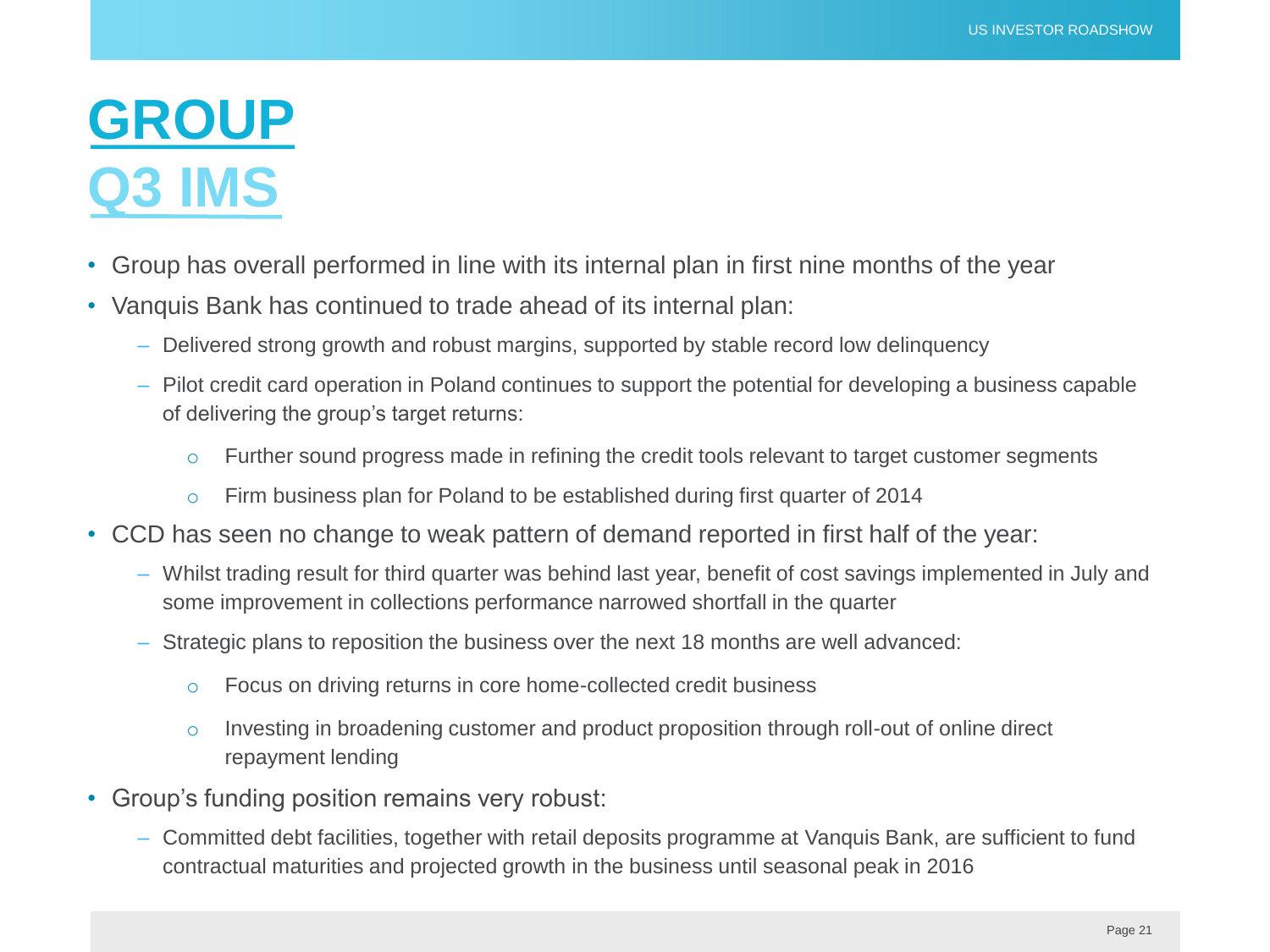#### **GROUP INVESTMENT CASE**

- Non-standard credit market will remain domain of specialists
- Attractive business model:
	- Cash generative home-collected credit business with a focus on returns
		- o Opportunities for growth from adjacent online products
	- Strong, profitable and capital generative growth in Vanquis Bank
		- o Excellent UK credit card platform, channels to market and credit expertise capable of being exported into other territories
- Resilient to current market conditions and regulatory environment
- Highly skilled and experienced management teams
- High ROE businesses which are very capital generative
	- Supports a high and sustainable distribution policy
- Robust balance sheet and prudent funding